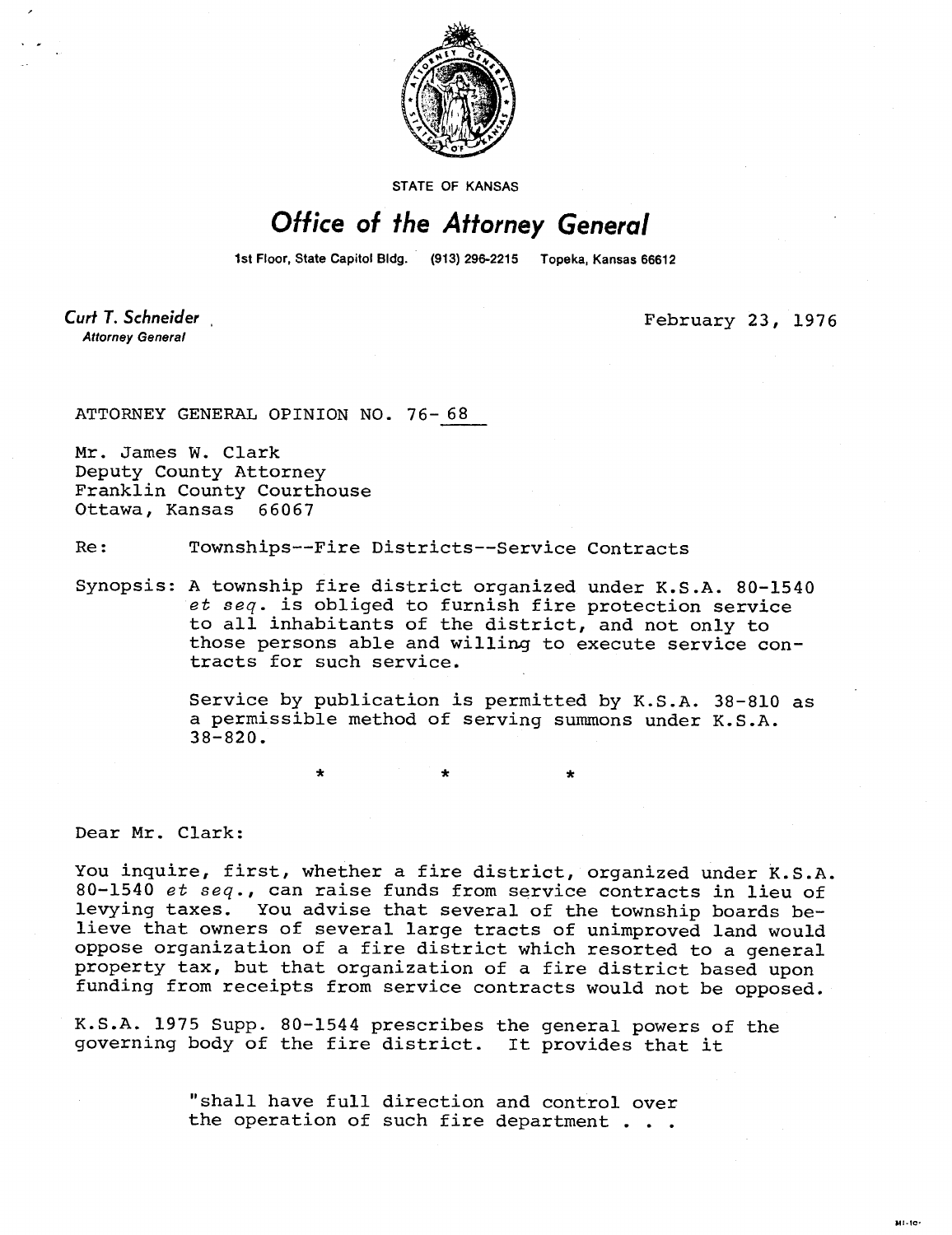Mr. James W. Clark Page Two February 23, 1976

> and may do all other things necessary or desirable to maintain and operate such department so as to furnish fire protection for the inhabitants of such district . . . ."

The act contemplates a tax-supported district, organized as a governmental entity to provide fire protection to all inhabitants and property within its boundaries, fire protection being extended to all persons therein regardless of their ability to pay for this<br>service. It does not contemplate the organization of a proprietary It does not contemplate the organization of a proprietary fire protection service, as it were, serving only those persons who were financially able to afford its services. The declared statutory purpose of the district is to "furnish fire protection of the inhabitants" of the district. In my opinion, it is beyond the power or statutory charge of a district organized under this act to extend its services only to those persons who subscribed therefor by payment of a service fee, and to deny those same services to all other inhabitants of the district.

Secondly, you inquire concerning notice required to be afforded a parent before a juvenile court may enter an order permanently depriving a parent or parents of parental rights. K.S.A. 38-820 states thus:

> "No order or decree permanently depriving a parent of his parental rights in a dependent and neglected child under subsection (c) of section 24 of this act shall be made unless such parent is present in juvenile court or has been served with summons as provided in section 10 [38-810] of this act."

K.S.A. 38-810(b) states in pertinent part thus:

"Except as otherwise provided in subsection (c) of this section, all summonses to appear in the juvenile court, under any section of this act requiring same to be served as provided in this section, shall be served: (1) by delivering a copy of the summons to the person named therein personally, or (2) if such personal service cannot be made, by leaving one at his usual place of residence at least forty-eight hours before the time set in the summons for his appearance at the juvenile court hearing." [Emphasis supplied.]